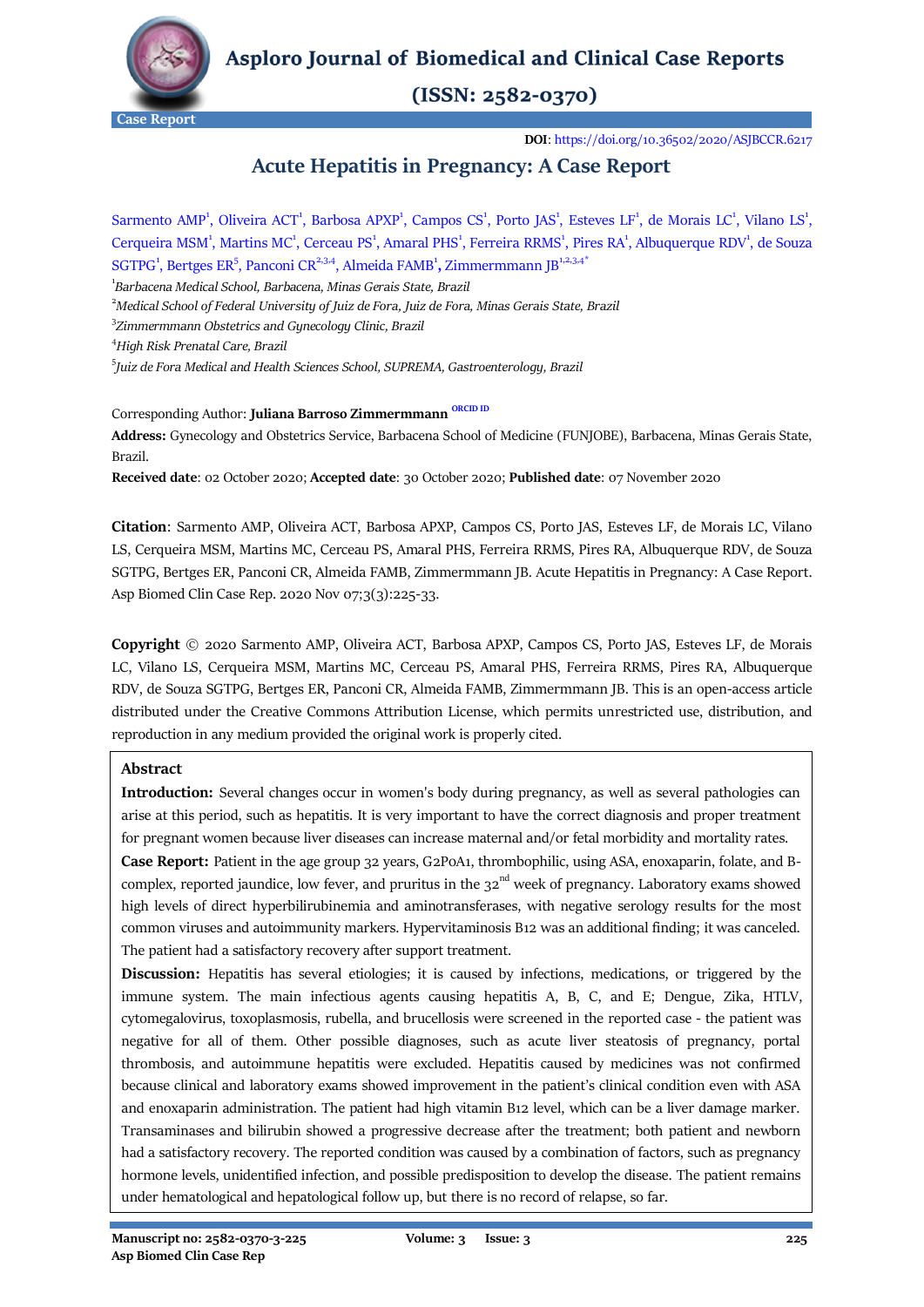#### **Case Report**

## **Keywords**

Acute hepatitis; Autoimmunity; Hepatitis; Pregnancy; Vitamin

## **Introduction**

 Several changes occur in women's body during pregnancy as a way to ensure the availability of nutrients necessary for a healthy and sustained pregnancy. Several pathologies can arise at this period, including liver disorders exclusive to pregnancy or preexisting ones, which can get worse during this time. It is very important to have the correct diagnosis and proper treatment for pregnant women because liver diseases can increase maternal and/or fetal morbidity and mortality rates [1].

 Hepatitis in pregnant women depends on several factors; it can manifest in the acute or chronic form and lead to liver damage, failure, or liver cancer [2]. Intrahepatic cholestasis of pregnancy is the most common specific liver disease observed and the second leading cause of jaundice during pregnancy, with an estimated incidence rate of approximately 1/10,000 deliveries [3]. Pruritus, which can occur in up to 80% of cases, is its main symptom; other symptoms are jaundice, anorexia, general malaise, abdominal discomfort, choluria, and fecal acholia. Acute hepatic steatosis occurs in approximately 1/13,000 pregnant women, it is a potentially fatal pathology associated with 18% of maternal mortality and with 23% of fetal mortality [1,4]. Symptoms are unspecific and account for diagnosis delay. Nausea and vomit occur in 70% of cases, pain in the epigastrium, or right hypochondrium in 50%-80% of cases; flu-like symptoms are observed in some cases. Hellp Syndrome is a severe complication caused by preeclampsia; it is featured by hemolysis, elevated liver enzymes, and thrombocytopenia [1].

 Viral hepatitis is one of the most common and potentially severe infections in pregnant women. It is the most common cause of jaundice during pregnancy and presents systemic manifestations. Acute hepatitis can affect pregnancy and, depending on the infectious agent, it significantly increases maternal and fetal mortality rates. Hepatitis A, B, C, D, or E viruses are the main etiological agents of hepatitis; however, even simple herpes can cause severe hepatitis. The initial

symptoms often meet those of infectious conditions such as malaise, fatigue, anorexia, nausea, and pain in the epigastrium or in the right hypochondrium. Hepatomegaly and jaundice are typical of disease evolution; it is important highlighting that virus type determines the likelihood of having a chronic disease. Pregnant women with viral hepatitis need to follow-up to control encephalopathies, coagulopathies, progressive weakness, and fulminant hepatitis (which are closely related to infection caused by the E virus) [5]. Accordingly, one can observe cases of autoimmune hepatitis, which is featured by chronic hepatocellular inflammation caused by the action of circulating autoantibodies that mainly affect women at childbearing age. Pregnancy brings along an immunosuppression state that can control clinical manifestations. However, it is possible having severe malaise, anorexia, fatigue, weight loss, and acute liver failure crises with jaundice, ascites, and coagulopathies [6-8]. Drug-induced hepatitis can also happen during pregnancy and lead to adverse effects. It is a severe inflammation caused by prolonged medication use, which results in acute hepatitis or fulminant hepatitis (in most cases, asymptomatic). Two mechanisms can generate drug-induced hepatitis: toxicity or idiosyncrasy. Toxicity derives from the intake of a substance that damages liver cells and causes hepatitis, at greater or lesser severity, depending on the ingested dose. In the case of idiosyncrasy, intrinsic factors cause liver injuries and affect individuals' susceptibility; however, it does not depend on the amount of medication taken. Clinical symptoms include nausea, vomit, malaise, acute liver failure, or fulminant liver failure (in severe cases) [9-11]. **Table-1** shows the main causes of hepatitis.

 Authors of the current research herein report the case of a patient who developed severe hepatitis during pregnancy, her evolution, and support treatment.

## **Case Report**

 Patient, aged 32 years, G2P0A1, thrombophilic (acquired thrombophilia - antiphospholipid syndrome + MTHFR + protein S deficit) and history of fetal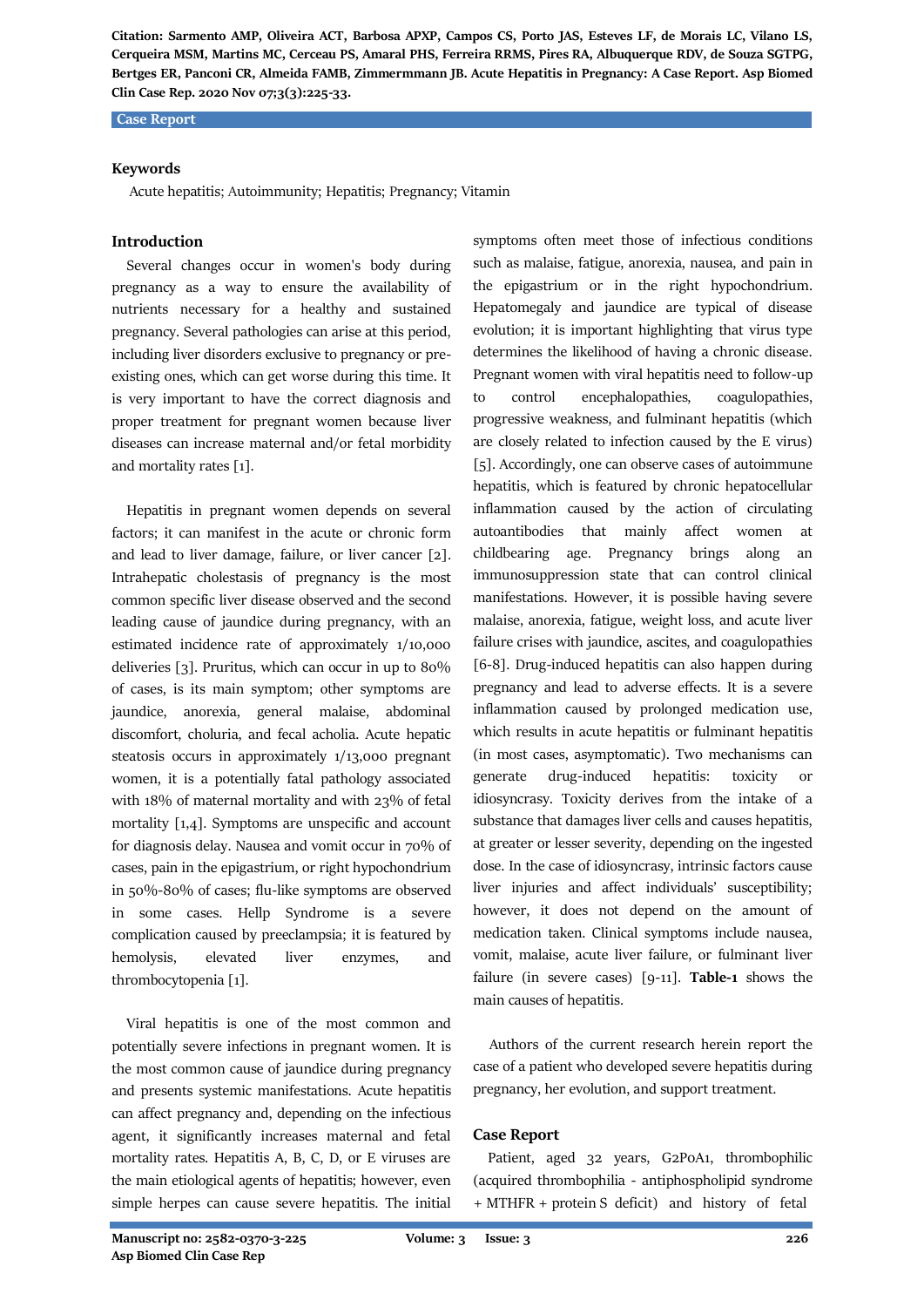### **Case Report**

|                        | Table-1: Prenatal Exams                                                                                                                                              |                                                                                                                        |              |  |
|------------------------|----------------------------------------------------------------------------------------------------------------------------------------------------------------------|------------------------------------------------------------------------------------------------------------------------|--------------|--|
| Laboratory exam        | Quarter                                                                                                                                                              |                                                                                                                        |              |  |
|                        | First                                                                                                                                                                | Second                                                                                                                 | <b>Third</b> |  |
| Hemoglobin (g/dl)      | 13.6                                                                                                                                                                 | 11.2                                                                                                                   | 11.8         |  |
| Hematocrit 9%)         | 33.3                                                                                                                                                                 | 33.1                                                                                                                   | 35.1         |  |
| Normal Lymphocytes (%) | 31.1                                                                                                                                                                 | 32.2                                                                                                                   | 31           |  |
| Platelets (x1000)      | 165                                                                                                                                                                  | 145                                                                                                                    | 205          |  |
| Glucose                | 93                                                                                                                                                                   | 63                                                                                                                     | 91           |  |
| Dextrosol 75g          | <b>Gestational Diabetes</b>                                                                                                                                          |                                                                                                                        |              |  |
| Syphilis               | N                                                                                                                                                                    | N                                                                                                                      | $\mathbf N$  |  |
| Hepatitis C            | ${\bf N}$                                                                                                                                                            | N                                                                                                                      | $\mathbf N$  |  |
| $\rm{HIV}$             | ${\bf N}$                                                                                                                                                            | $\mathbf N$                                                                                                            | $\mathbf N$  |  |
| Urinalysis             | ${\bf N}$                                                                                                                                                            | $\mathbf N$                                                                                                            | N            |  |
| Vitamin D              | 32.3                                                                                                                                                                 | 37.7                                                                                                                   | 39.4         |  |
| Vitamin B              | 454                                                                                                                                                                  | ÷,                                                                                                                     | 2000         |  |
| Ferritin               | 41.6                                                                                                                                                                 | $35 - 7$                                                                                                               | 38.1         |  |
| Free Thyroxin          | 0.87                                                                                                                                                                 | 0.94                                                                                                                   | $\mathbf{1}$ |  |
| Thyreotrophic Hormone  | 2.2                                                                                                                                                                  | 2.3                                                                                                                    | 1.5          |  |
| Toxoplasmosis          | Immune                                                                                                                                                               |                                                                                                                        |              |  |
| Rubella                | Immune                                                                                                                                                               |                                                                                                                        |              |  |
| Hepatitis B            | Immune                                                                                                                                                               |                                                                                                                        |              |  |
| Cytomegalovirus        | Immune                                                                                                                                                               |                                                                                                                        |              |  |
| <b>Ultrasound</b> exam |                                                                                                                                                                      |                                                                                                                        |              |  |
| First Quarter          |                                                                                                                                                                      | Gestational age: 11 weeks, nuchal translucency= 0.9 mm                                                                 |              |  |
| Second Quarter         |                                                                                                                                                                      | Gestational age: 23 weeks, normal fetal morphology, normal uterine<br>doppler (pulsatility index); fetal weight: 566 g |              |  |
| Third Quarter          | Gestational age: 32 weeks, normal uterine doppler (pulsatility index),<br>normal umbilical Doppler, fetal weight: 1873g, normal amniotic fluid,<br>placentae grade o |                                                                                                                        |              |  |
|                        |                                                                                                                                                                      | Gestational age: 36 weeks, fetal weight: 2879g, normal amniotic fluid,<br>placentae grade and normal umbilical Doppler |              |  |

death, taking ASA (100 mg on a daily basis), enoxaparin (40 mg on a daily basis), folic acid and Bcomplex replacement, under follow-up with hematologist and obstetrician.

She started prenatal care at the  $12^{th}$  week of pregnancy and had satisfactory evolution up to the

 $31<sup>st</sup>/32<sup>nd</sup>$  weeks when she reported to prenatal care appointment with malaise, fatigue, low fever (for one week), jaundice, and mild pruritus throughout the body. **Fig-1** shows the patient clinical evolution during prenatal care based on gestational age. **Table-1** shows usual prenatal laboratory and ultrasound examination results and **Table-2** presents the laboratory and image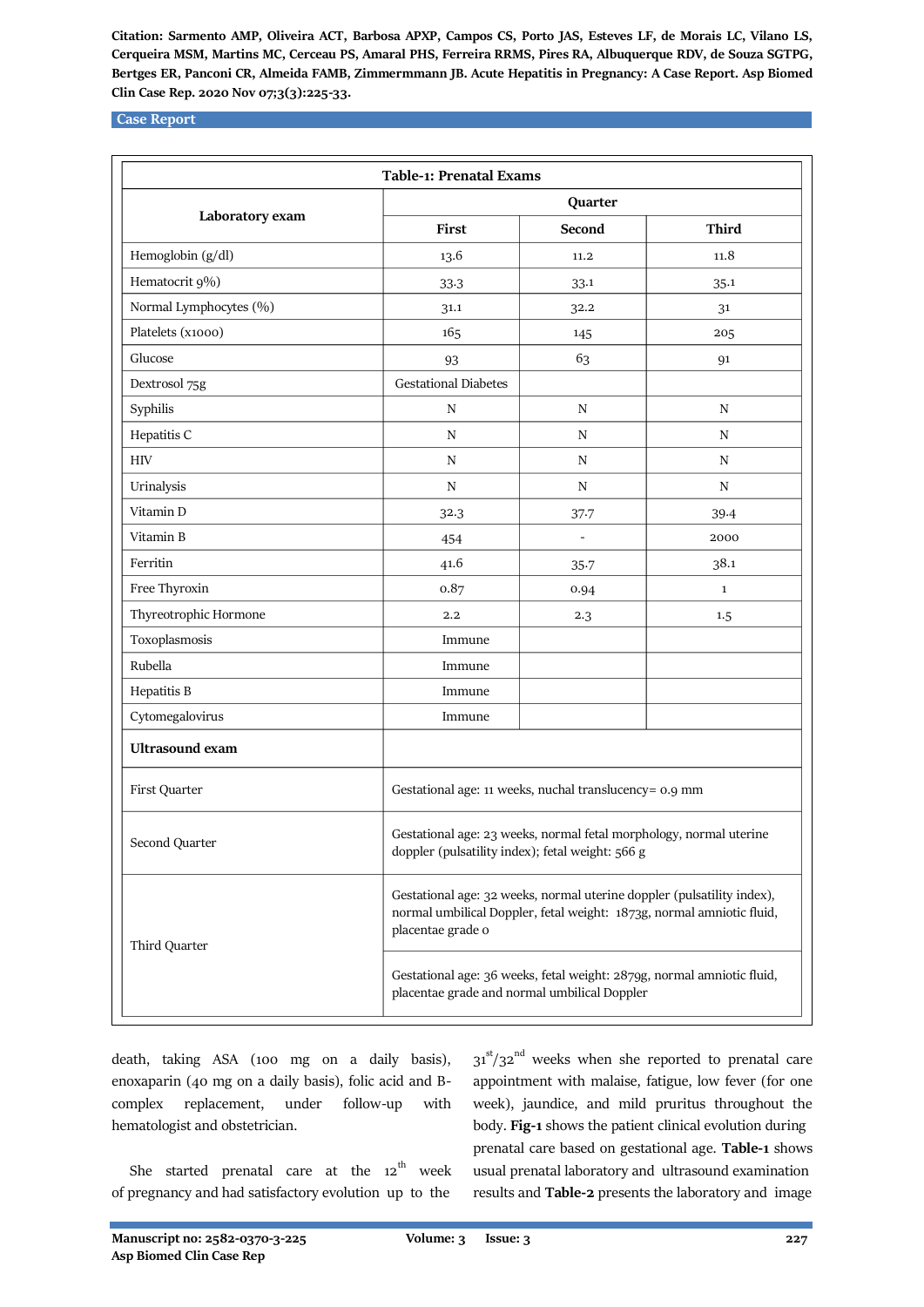## **Case Report**

exams performed during jaundice. **Fig-1**, **Fig-2** and **Fig-3** depict clinical evolution, transaminases, and bilirubin, respectively.

| Table-2: Patient's laboratory and image exam |                            |             |  |
|----------------------------------------------|----------------------------|-------------|--|
|                                              | Hepatitis A                | Immune      |  |
| Infections                                   | Hepatitis B                | Immune      |  |
|                                              | Hepatitis C                | Negative    |  |
|                                              | Hepatitis E                | Negative    |  |
|                                              | Parvovirus                 | Immune      |  |
|                                              | Zika virus                 | Negative    |  |
|                                              | Dengue virus               | Negative    |  |
|                                              | HTLV virus                 | Negative    |  |
|                                              | Measles                    | Negative    |  |
|                                              | Toxoplasmosis              | Immune      |  |
|                                              | Rubella                    | Immune      |  |
|                                              | Cytomegalovirus            | Immune      |  |
|                                              | $\rm{HIV}$                 | Negative    |  |
|                                              | Syphilis                   | Negative    |  |
|                                              | Urine                      | Negative    |  |
|                                              | <b>Brucellosis</b>         | Negative    |  |
| Autoimmunity                                 | ALKM antibody              | Negative    |  |
|                                              | Antimitochondrial antibody | Negative    |  |
|                                              | Immunoglobulin IgG         | Negative    |  |
|                                              | Anti-TPO antibody          | Negative    |  |
|                                              | Complement C3              | 0.98        |  |
|                                              | Complement C4              | 0.28        |  |
| Others                                       | Seric alpha-1 antitrypsin  | 325         |  |
|                                              | Ceruloplasmin              | 70          |  |
|                                              | Zinc                       | 81.3        |  |
|                                              | Vitamin C                  | 0.54        |  |
|                                              | Vitamin B12                | 2000        |  |
|                                              | Copper                     | 96.8        |  |
|                                              | Creatinine                 | 0.74        |  |
|                                              | Folic Acid                 | $^{\rm 24}$ |  |
|                                              | Alkaline phosphatases      | 50          |  |
|                                              | Amylase                    | 38          |  |
|                                              | Lipases                    | 164         |  |
| Abdominal ultrasound                         | No signs of steatosis      |             |  |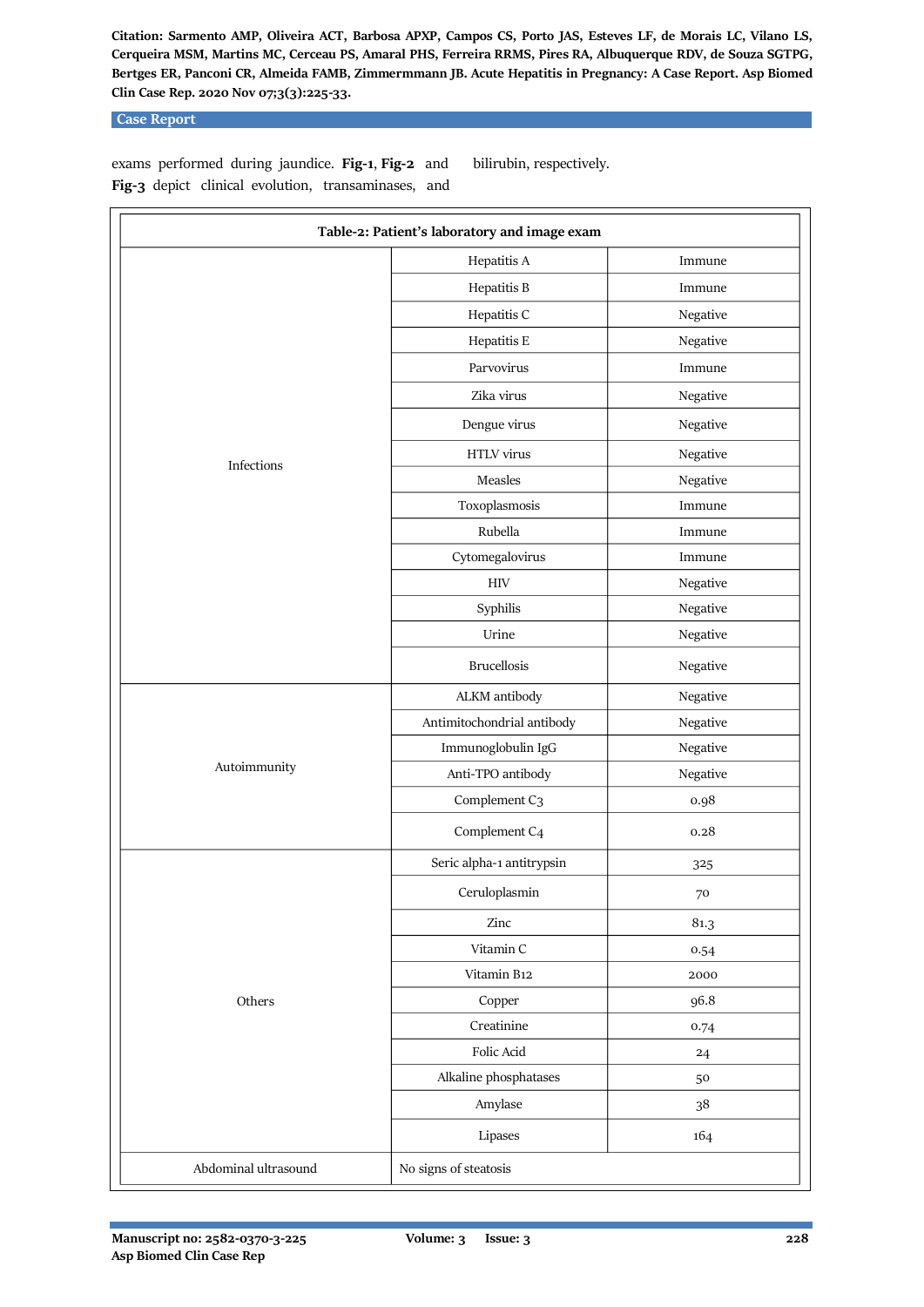**Case Report**





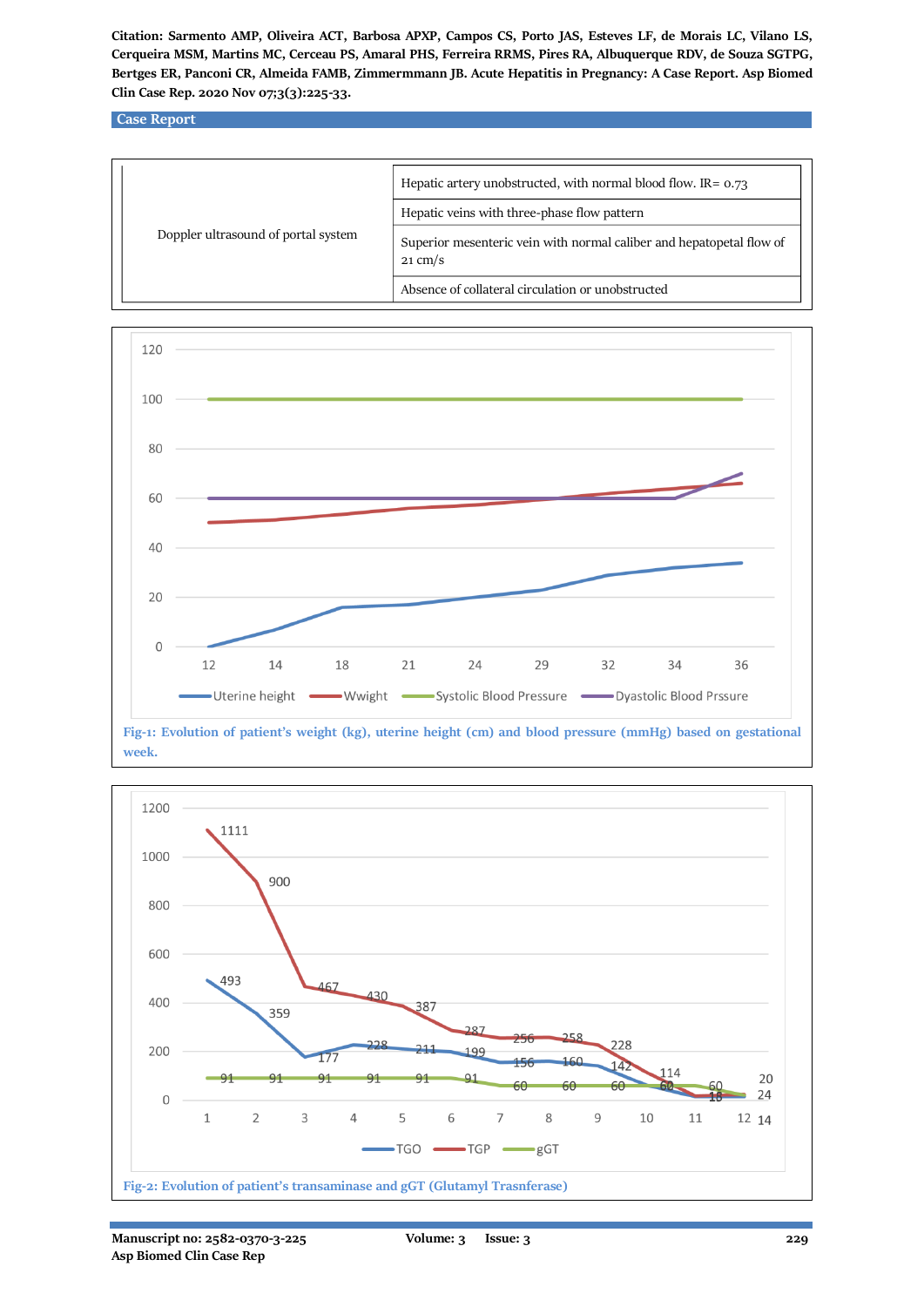#### **Case Report**



 The patient continued to take enoxaparin, ASA (100 mg on daily basis), and multivitamin complex during hospitalization, except for vitamin B12, due to high rates of it reported in laboratory exams (2.000pg/mL). She had satisfactory evolution after the application of the support measures was discharged, and remains under follow-up with a hematologist and obstetrician. Pregnancy had satisfactory evolution and contractions started at the  $36<sup>th</sup>/37<sup>th</sup>$  weeks of pregnancy. The patient was subjected to the Cesarean section by obstetric recommendation. The newborn was in good condition and stayed in joint accommodation. They were discharged after 48h of hospitalization and are well. She did not present relapse, so far. Subcutaneous progesterone was the chosen contraceptive method; all exams are stable.

## **Discussion**

 Hepatitis is a multifactor disease, caused by autoimmunity, toxicity due to medication intake, or by infections caused by bacteria, protozoa, or viruses. However, the viral infection is the most common cause of it. Hepatotropic viruses and those that cause systemic infections, such as yellow fever, Dengue, Zika, CMV, can lead to hepatic conditions diagnosed through serology [10]. The patient was subjected to hepatitis A, B, C, and E examination, but her clinical condition was not related to such viruses. Hepatitis D was not

screened because the patient was immune to the hepatitis B virus; she reported positive for anti-HB. Hepatitis D depends on the hepatitis B virus; it

| Table-3: Hepatitis etiologies |                                          |  |
|-------------------------------|------------------------------------------|--|
| Virus                         | Hepatitis A virus                        |  |
|                               | Hepatitis B virus                        |  |
|                               | Hepatitis C virus                        |  |
|                               | Hepatitis D virus                        |  |
|                               | Hepatitis E virus                        |  |
|                               | Cytomegalovirus                          |  |
|                               | Epstein Barr virus                       |  |
|                               | Others                                   |  |
| Autoimmunity                  | Autoimmune hepatitis                     |  |
|                               | Primary Biliary Cirrhosis                |  |
|                               | <b>Primary Sclerosing</b><br>Cholangitis |  |
| Metabolic<br>Disturbance      | Non-alcoholic Fatty Liver<br>Disease     |  |
|                               | Hemochromatosis                          |  |
|                               | Alpha-1-antitrypsin<br>Deficiency        |  |
|                               | Wilson's Disease                         |  |
| <b>Toxic Substances</b>       | Alcoholic Hepatitis                      |  |
|                               | Drug-induced Liver Disease               |  |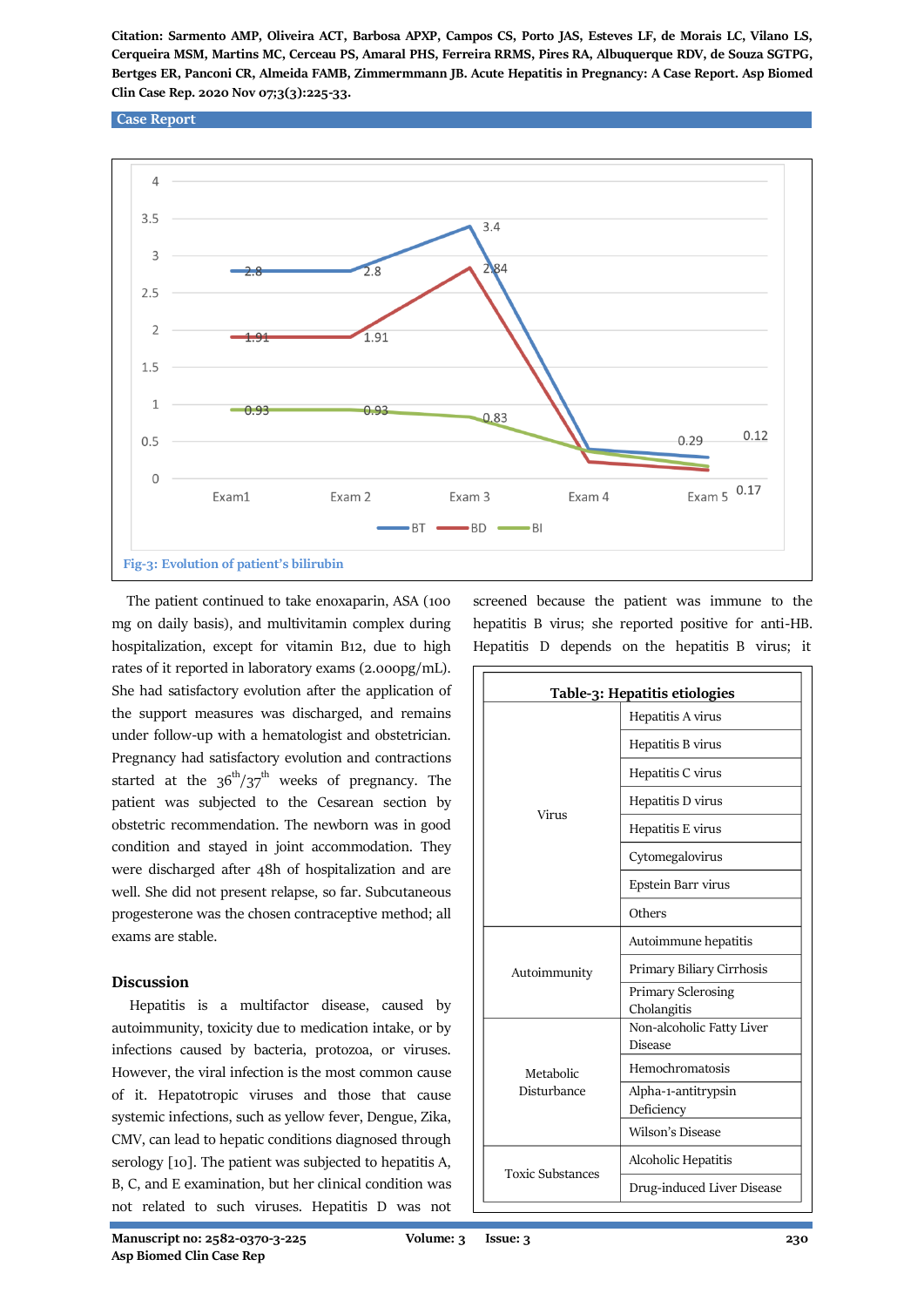#### **Case Report**

happens in association with virus B or with virus B carriers [12]. The patient was subjected to examinations to screen other viruses, such as Dengue, Zika, CMV, and HTLV); she was negative for all of them and immune to CMV, as well as to toxoplasmosis and rubella, based on exams conducted during prenatal care - results were also negative for brucellosis. We did not identify the possible agent among the most common infectious causes of hepatitis (**Table-3**).

 Abdominal ultrasound was performed to assess liver steatosis during pregnancy since this condition can have symptoms similar to flu, as observed in the herein assessed patient. However, abdominal ultrasound and dopplerfluxometric analysis of the portal system was regular and discarded the possibility of liver steatosis [13].

 The patient was subjected to autoimmune hepatitis examination because this hepatitis type is a chronic necroinflammatory liver disease whose triggering agents are not known. It is probably the result of the interaction between genetic predisposition and external triggering agents (infections, drugs, or toxins). Antinuclear (ANA), smooth muscle (SMA), type 1 anti-liver-kidney microsomal (ALKM-1), and antimitochondrial (AMA) are the anti-bodies often screened in clinical practice; the patient was negative for all of them. Besides, the patients' clinical condition did not meet autoimmunity symptoms, which often evolve slowly (weeks to months) from lethargy and asthenia; laboratory changes and physical examination findings can suggest chronic liver disease or even cirrhosis [6,7]. The patient did not have any other autoimmune diseases, so this hypothesis was discarded.

 Intrahepatic cholestasis of pregnancy, which has pruritus as its main symptom, mainly on palms of the hands and on foot soles, was another possibility. This pathology leads to increased concentration of bile acids in the blood, increased liver transaminases (which can reach values higher than 1,000 U/L); however, jaundice affects less than 25% of cases and always appears after pruritus. The main element in the herein reported clinical case was jaundice, rather than

pruritus, which made it possible considering other diagnostic hypotheses [10]. It is also important highlighting that intrahepatic cholestasis of pregnancy regresses two to three weeks after delivery, but did not occur in this case report [14-16]. Transaminases and bilirubin decreased during hospitalization when supportive treatment and vitamin B12 replacement was canceled.

 The patient took the following medicines: multivitamin complex, intramuscular injectable vitamin B12, sodium enoxaparin (40mg on a daily basis), folate, and ASA (100mg on a daily basis). The possibility of toxicity caused by medicine taking was assessed because of enoxaparin and ASA; however, doses were only prophylactic. According to the Brazilian Society of Hepatology, ASA is a safe drug for adults and children; it is rarely associated with hepatotoxicity, except for cases of supra-therapeutic doses, which did not happen [11]. Therefore, hepatotoxicity is dose- - levels higher than 25 mg/100 mL - and time-dependent. Resolution was quick after drug withdrawal; it can be reintroduced at low doses, if necessary. Salicylates can lead to hepatotoxicity; therefore, there is no advantage in replacing one aspirin for another. Histopathological findings showed non-specific focal hepatitis with hepatocellular degeneration [11]. However, there was a bilirubin rate decrease and transaminases recovery, even with medication maintenance; this outcome shows that ASA was not the cause of her liver condition. Enoxaparin can cause asymptomatic hepatic enzymes to increase up to three times the reference value [12]. However, the patient kept on taking the medicine during pregnancy because of her clinical condition; there were transaminase and bilirubin reduction. Therefore, the only medication canceled was vitamin B12, due to its high circulation level. Vitamin B12, both in parenteral and oral forms, is not associated with high transaminase activity and with apparent clinically acute liver damage; it is an unlikely etiology of hepatocyte disease [17].

 Hepatic lesions can cause liver transaminases (AST and ALP) to increase, malaise, and jaundice, as observed in the assessed patient. Besides, she reported high serum vitamin B12 level assumingly associated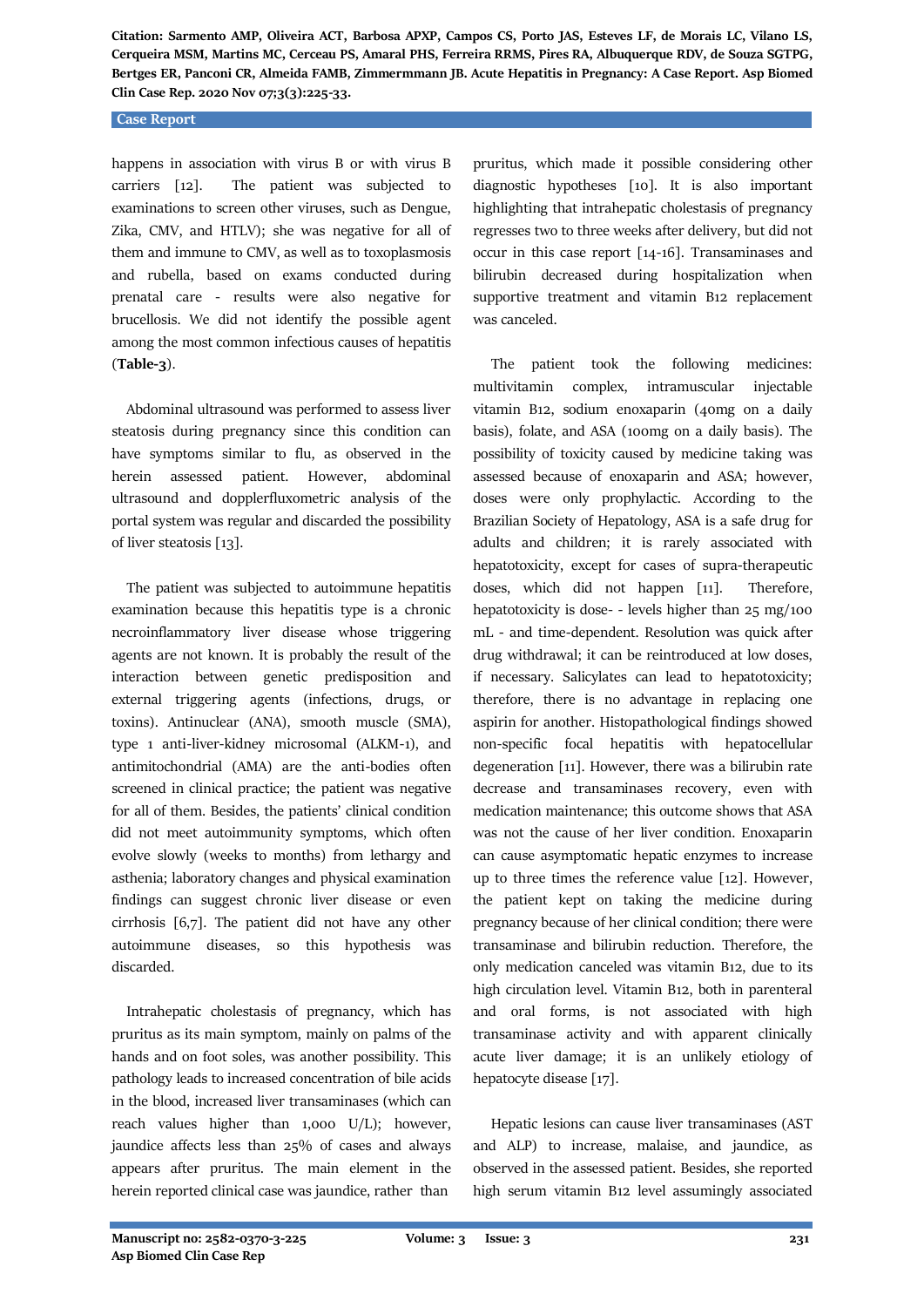#### **Case Report**

with liver damage, rather than with the prescribed replacement, since the liver is the main reservoir of this vitamin in the body and accounts for its metabolism [18]. The cause of her hepatitis was nonspecific; it was an unusual infection, since fever was recorded before its clinical manifestation, this outcome can be associated with the likelihood of natural predisposition to develop the disease. The functional deficit of vitamin B12 can have clinical consequences similar to those caused by vitamin deficit because of changes in its transport and delivery to cells [18-21]. The patient is under hematological and hepatological follow-up and showed no relapse, so far.

## **Conflict of Interest**

 All authors have read and approved the final version of the manuscript. The authors have no conflicts of interest to declare.

## **References**

[1] Félix J. Liver Diseases in Pregnancy [Doenças hepáticas na grávida]. Intern of Gastroenterology Hospital Fernando Fonseca; 2003. Available from: <https://core.ac.uk/download/pdf/62714831.pdf>

[2] de Oliveira AV, Rocha FT, Abreu SR. Acute liver failure and self-medication. Arq Bras Cir Dig. 2014 Nov-Dec;27(4):294-97. [**PMID**: [25626943\]](https://pubmed.ncbi.nlm.nih.gov/25626943/)

[3] Correia Pacheco ÁJ, Passos RS, Lucas F, Alves Sales HH, Moraes Lins Alves JM. Intra-Hypothesis of Pregnancy: Case Report **[**Colestase Intra-Hepática Da Gravidez: Relato De Caso]. Arquivos de Saúde, Biologia e Sociedade-ASBS. 2019 Dec 13;1(1):1-10. (Portuguese)

[4] Perosa M, Genzini T, Pandullo FL, Goldstein PJ, Ferreira CC, Miranda MA, Leitão R. Acute Liver Failure of Pregnancy - Clinical Experience with Seven Cases [Insuficiência Hepática Aguda da Gravidez Experiência Clínica com Sete Casos]. Revista Brasileira de Ginecologia e Obstetrícia. 2001 Apr;23(3):159-65. (Portuguese)

[5] Piazzal MJ, Urbanetz AA, Carvalho NS, Nascimento DJ. Viral hepatitis and pregnancy [Hepatites Virais e Gestação]. Diagn Tratamento. 2010;15(1):12-18. (Portuguese)

[6] Braga AC, Vasconcelos C, Braga J. Pregnancy with autoimmune hepatitis. Gastroenterol Hepatol Bed Bench. 2016;9(3):220-24. [**PMID**: [27458515\]](https://pubmed.ncbi.nlm.nih.gov/27458515/)

[7] Brazilian Society of Hepatology. Definition and

clinical aspects: autoimmune hepatitis [Definição e aspectos clínicos: hepatite auto-imune]. Programa de Educação Médica Continuada. (Portuguese) Available from:

## [http://www.sbhepatologia.org.br/pdf/FASC\\_HEPATO](http://www.sbhepatologia.org.br/pdf/FASC_HEPATO_33_FINAL.pdf) [\\_33\\_FINAL.pdf](http://www.sbhepatologia.org.br/pdf/FASC_HEPATO_33_FINAL.pdf)

[8] Nomuras RM, Kleine RT, Igai AM, Francisco RP, Zugaib M. Clinical and obstetrical management of pregnant women with autoimmune hepatitis complicated by moderate or severe thrombocytopenia. Rev Assoc Med Bras (1992). 2013 Jan-Feb;59(1):28-34. (Portuguese) [**PMID**[: 23440139\]](https://pubmed.ncbi.nlm.nih.gov/23440139/)

[9] Larson AM. Drug-induced liver injury. UpToDate; 2019 Mar [Cited 2020 May 25]. Available from:

## [https://www.uptodate.com/contents/drug-induced](https://www.uptodate.com/contents/drug-induced-liver-injury)[liver-injury](https://www.uptodate.com/contents/drug-induced-liver-injury)

[10] Blatt CR, Becker MW, Lunardeli MJM. Drug induced liver injury: what is the clinical pharmacist role?. Rev Bras Farm Hosp Serv Saude. 2019 Mar  $11;7(4).$ 

[11] Paraná Filho R, Pessoa M, Waksman JC, Bittencourt PL, Porta G, Bessone F, Souza AF, Rosa H, Galizzi Filho J, Martins Junior EV, Ferreira PR. Reunião com expertos em hepatotoxicidade da Sociedade Brasileira de Hepatologia: analgésicos, antitérmicos, insumos vegetais, fitoterápicos, homeopáticos e AINEs. GED gastroenterol. endosc. dig. 2011:5-47.

[12] Brasil. Ministério da Saúde. Hepatite D. Available from:

## [https://www.saude.gov.br/saude-de-a-z/hpv/746](https://www.saude.gov.br/saude-de-a-z/hpv/746-saude-de-a-a-z/42164-hepatite-d) [saude-de-a-a-z/42164-hepatite-d](https://www.saude.gov.br/saude-de-a-z/hpv/746-saude-de-a-a-z/42164-hepatite-d)

[13] Pinheiro RP, Brasil IRC, Bruno SKB, Esmeraldo TC, Branco MMC, Walraven RB. Fatty liver disease and acute liver disease in pregnant women: case report literature review. Medicine [Esteatose he tose hepática a pática aguda da guda da gravidez: relato de caso revisão de literatura]. Medicina (Ribeirão Preto). 2015;48(3):315-20. (Portuguese)

[14] Tran TT, Ahn J, Reau NS. ACG Clinical Guideline: Liver Disease and Pregnancy. Am J Gastroenterol. 2016 Feb;111(2):176-94. [**PMID**[: 26832651\]](https://pubmed.ncbi.nlm.nih.gov/26832651/)

[15] Souza ED, Guerzet EA, Fava JL, Musiello RB. [Intrahepatic cholestasis of pregnancy: scientific evidence for choice of treatment] Colestase intrahepática da gravidez: evidências científicas para escolha do tratamento. Femina. 2014:39-42. (Portuguese)